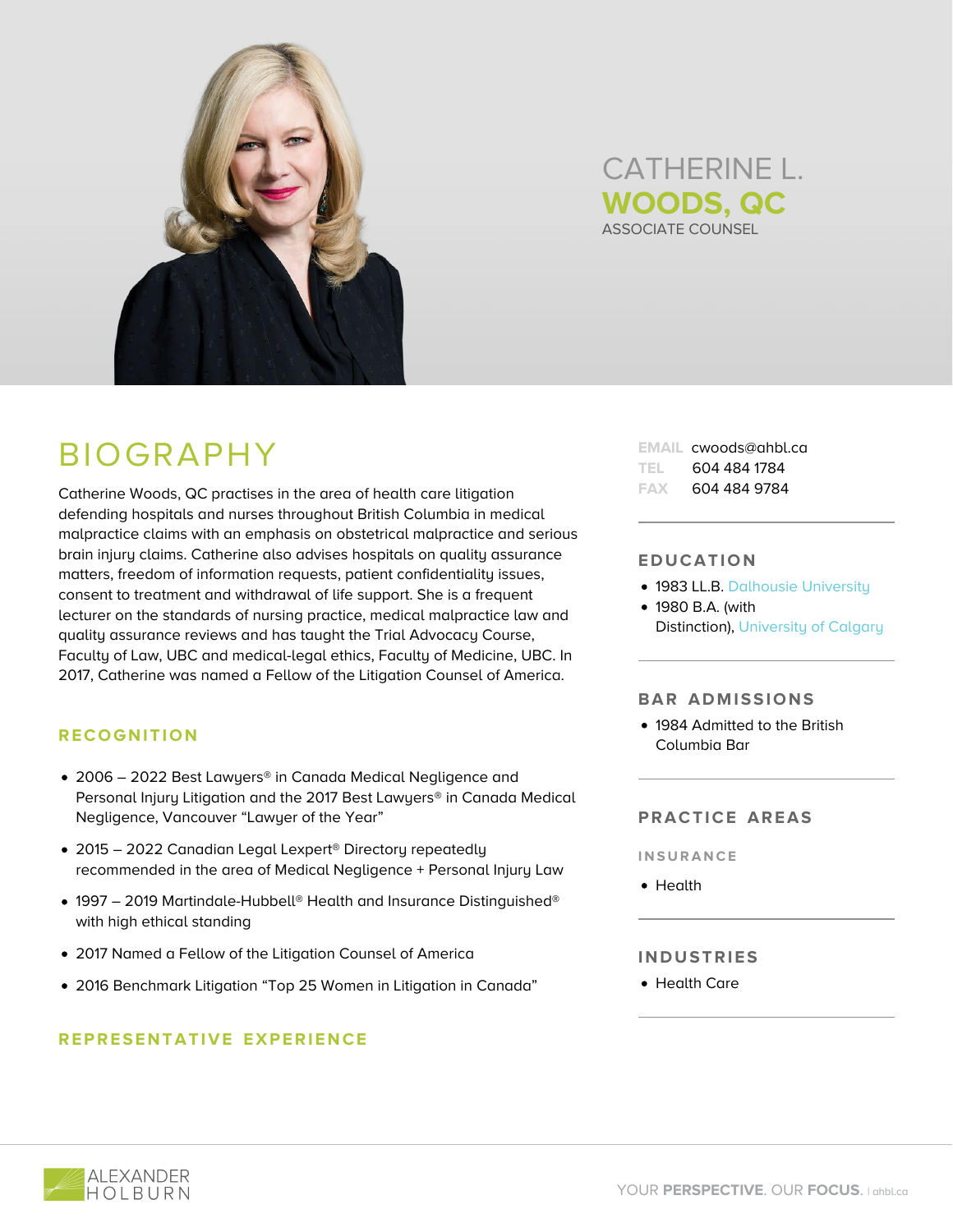# Nelson v. British Columbia (Provincial Health Services Authority) **2019 BCSC 2094**

Ms. Woods successfully defended BC Women's Hospital in this claim arising out of an injury allegedly sustained by the plaintiff during the delivery of her daughter at BC Women's Hospital in April 2009. The plaintiff had been seeking a multi-million dollar award for loss of income as a result of her injury. The plaintiff's claim was dismissed with the Court finding that the alleged drop of the patient's leg during labour never occurred, and that even if it had, it would not have been of sufficient force to cause injury, and even if it had caused injury, the plaintiff was already suffering from a pre-existing congenital abnormality of femoral acetabular impingement which would have led to the development of the arthritis in her hips which she attributed to the alleged incident.

## Pestano v. Wong **2019 BCCA 141**

In this case, Ms. Woods successfully represented Vancouver Coastal Health Authority in an appeal arising out of the award of level 4 investment management assistance throughout the entire period of the infant plaintiff's life expectancy. The Court of Appeal allowed the appeal, finding that the level 4 investment management assistance was not required to achieve a rate of return equal to the statutory discount rate and that it resulted in significant overcompensation. The management fee award was reduced to \$50,000 from the trial award of \$1,000,000.

### Medina v. Wong, **2018 BCSC 292**

Ms. Woods defended Royal Columbian Hospital and its nursing staff in a claim brought against them and the treating physicians for a serious brain injury suffered by the infant plaintiff during his delivery at Royal Columbian Hospital. The infant plaintiff's allegation was that there had been a delay in his delivery via emergency caesarean section which resulted in the deprivation of oxygen leading to a hypoxic ischemic brain injury. The defence experts were of the opinion that the infant plaintiff's brain injury was caused by a severe chorioamnionitis, which is an infection of the placenta. Also at issue was whether or not the nurses had been properly interpreting the fetal heart strip run during labour and adequately informing the attending physicians. The infant plaintiff's case against the hospital and nursing staff was dismissed, with the trial judge finding that the nursing staff were all experienced and capable nurses who met the standard of care and, further, that the infant plaintiff had not established that his brain injury was due to any delay in his delivery by cesarean section.

# Nelson v. British Columbia (Provincial Health Services Authority), **2017 BCCA 46**

Ms. Woods was successful in her client's appeal from a decision made in the BC Supreme Court that the nursing staff were negligent in allowing a



CATHERINE L. **WOODS, QC** ASSOCIATE COUNSEL

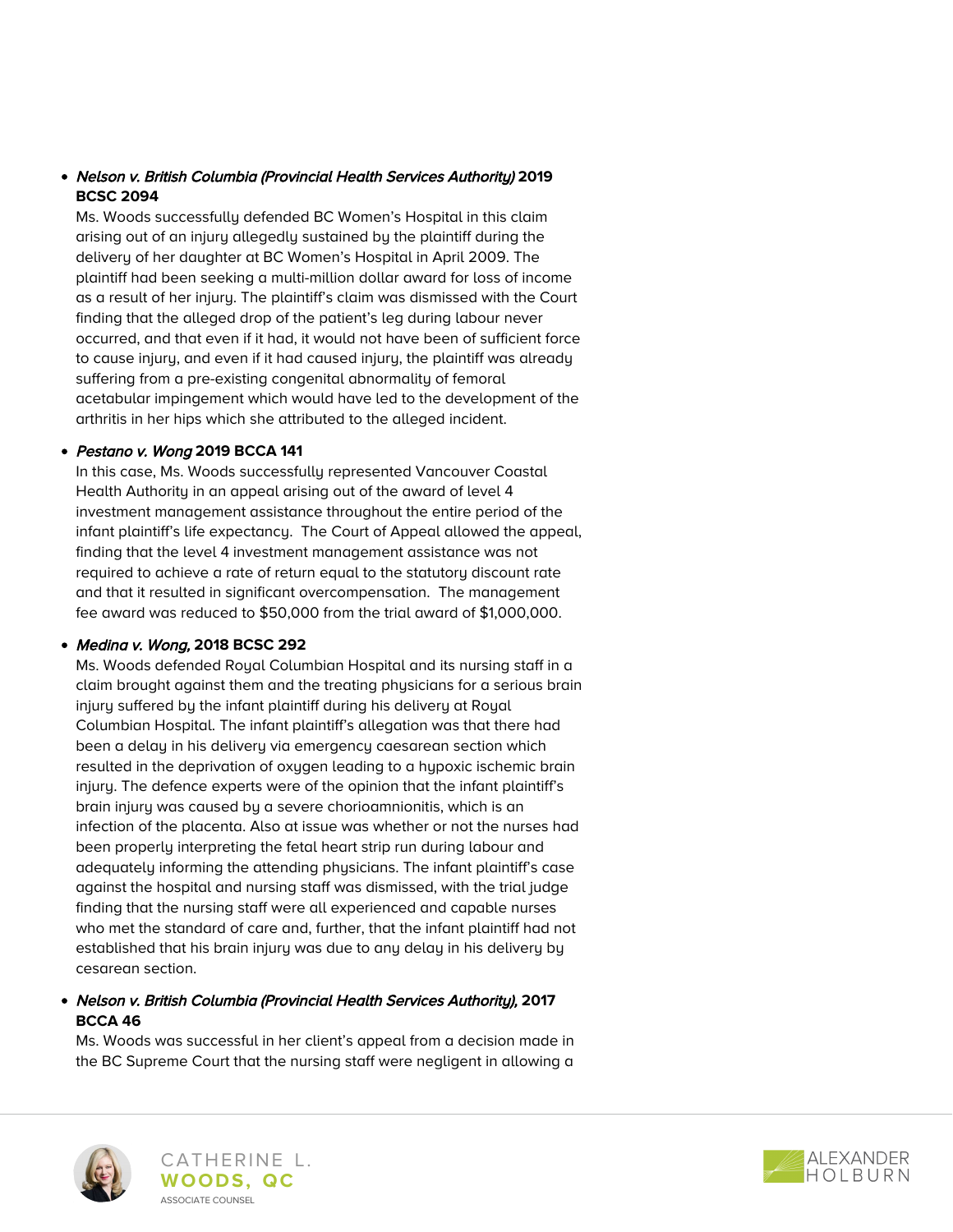labouring patient's leg to drop while the patient was under an epidural causing that patient to suffer a labral hip tear. The plaintiff changed her evidence with regard to what position she was in at the time this alleged drop of her leg occurred, and this change in position was never communicated to her expert orthopedic surgeon on the issue of causation. The Court of Appeal overturned the trial judge's decision on the basis that he had mistakenly adopted the plaintiff's orthopedic expert's opinion on the assumption that he knew about the new version of events being presented by the plaintiff. Accordingly, the plaintiff had failed to establish the cause of her labral hip tear was the drop of her leg during labour.

## Allen (Guardian ad litem of) v. Bishop of Victoria, **2017 BCCA 237**

Ms. Woods successfully defended St. Joseph's General Hospital on the appeal of the trial court's decision dismissing the plaintiff's claim against the hospital. It was alleged that the infant plaintiff had suffered a profound hypoxic-ischemic brain injury during her birth and that given the nature of the injury, her fetal heart rate could not have been normal during labour and delivery as recorded by the nursing staff. The appellant argued that the nurse responsible for monitoring the fetal heart rate must have made an error in recording a normal heart rate in the period immediately before delivery. The trial judge accepted the evidence of the hospital's expert and concluded that although the question of how the infant plaintiff's brain injury occurred remained unanswered, it had not been proven that any error had been made with respect to monitoring of the fetal heart rate. The Court of Appeal dismissing the infant plaintiff's appeal held that the trial judge's factual conclusions, including those drawn from the evidence of experts, was entitled to deference and the appellant's were not able to point any misapprehension of the evidence or to palpable and any overriding errors of fact.

### Allen v Bishop of Victoria, **2016 BCSC 1078**

Ms. Woods successfully defended Saint Joseph's General Hospital in this obstetrical malpractice case in which it was alleged that the hospital had failed to conduct adequate fetal heart monitoring during the progress of labour and had failed to recognize signs and symptoms of fetal distress during the second stage of labour. The trial judge found that the nursing staff met the expected standard of care and that the method they used for the monitoring of the fetal heart was appropriate and conscientiously applied and revealed no cause for concern and, accordingly, the plaintiff's claim was dismissed.

# Nagase v Entwistle, **2016 BCCA 257**

Ms. Woods successfully represented Interior Health Authority in this claim commenced against them by Dr. Nagase alleging defamation. The





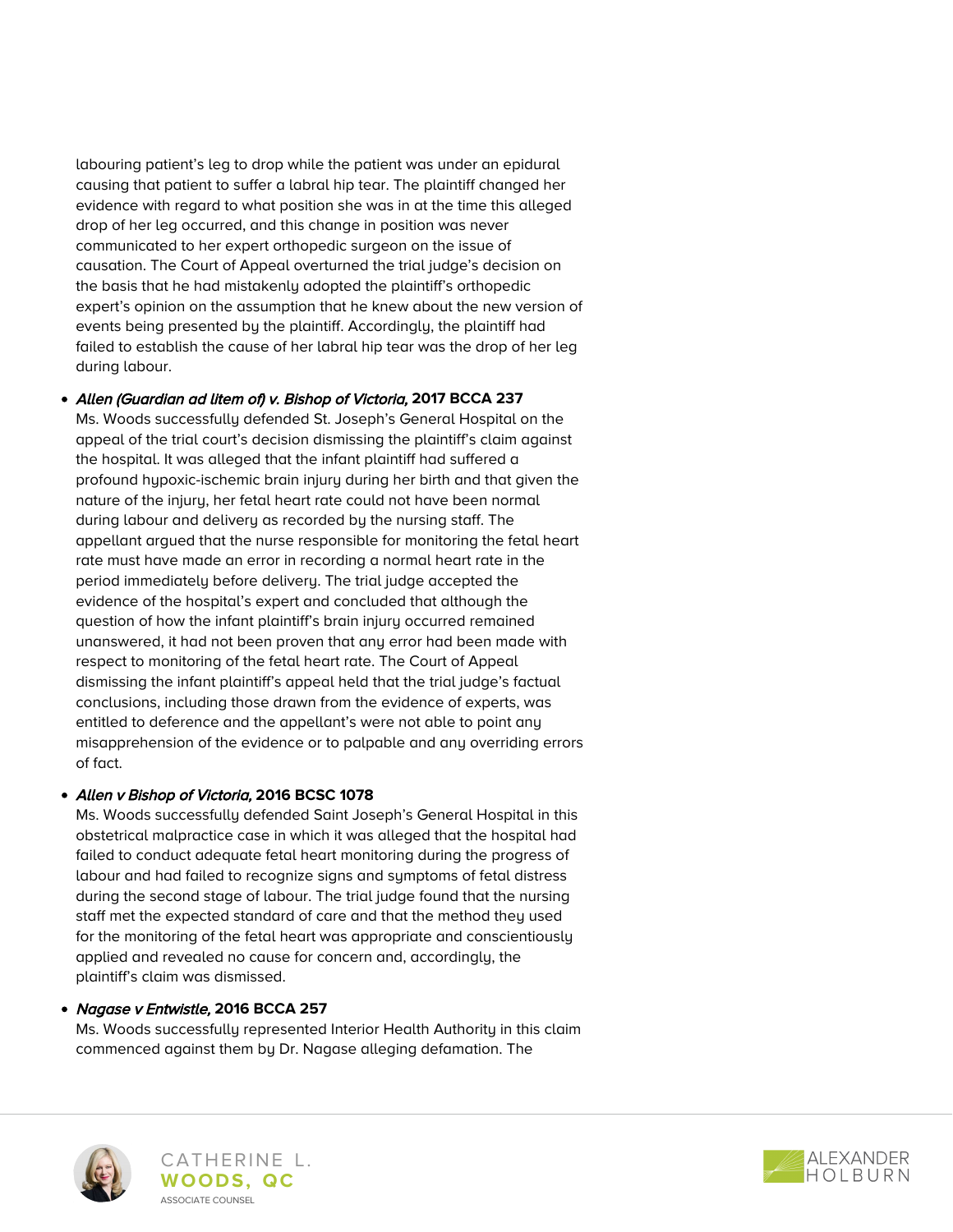documents that Dr. Nagase wished to rely upon for the purposes of his defamation suit were prohibited from production in any civil proceeding by virtue of the operation of section 51 of the Evidence Act of British Columbia. The Hospital applied in the Supreme Court for an Order striking Dr. Nagase's claim on this basis and was successful. Dr. Nagase Appealed. Dr. Nagase's Appeal was dismissed and the Court of Appeal upheld the prohibition from production contained in Section 51 of the Evidence Act and held that the legislature had chosen to absolutely protect communications made concerning the evaluation or investigation of medical staff.

# Cojocaru v. BC Women's Health Centre, **2013 SCC 30**

Ms. Woods successfully defended British Columbia Women's Hospital and Nurse Florence Bellini in a cross-appeal to the Supreme Court of Canada in a case involving a seriously brain-damaged young boy who was delivered by emergency caesarean section at BC Women's Hospital following a uterine ruptured suffered by his mother. One of the major issues to be considered in this decision was whether a trial judge's unattributed adoption of plaintiffs' counsel's submissions as his reasons for judgment make the reasons incapable of appellate review.

# Cojocaru (Guardian ad litem of) v. BC Women's Hospital & Health Centre **2011 BCCA 192**

This was the appeal decision in which Ms. Woods was counsel for BC Women's Hospital. The BC Court of Appeal overturned the trial judge's decision in favour of the plaintiff's finding that the trial judge's adoption of plaintiffs' counsel's closing submissions as his reasons for judgment made the decision incapable of appellate review.

# Sivertson (Guardian ad litem of) v. Dutrisac, **2011 BCSC 558**

Ms. Woods acted for the Capital Health Region and several daycare licensing officers who were sued for having allegedly failed to properly investigate a daycare at which the infant plaintiff was seriously injured. The case against the Capital Health Region and the daycare licensing officers was dismissed on the basis that there was no private law duty of care owed to the plaintiff, and even if there were it would be abrogated for public policy reasons.

- Steinebach v. Fraser Health Authority, **2010 BCSC 832** Ms. Woods acted for the Fraser Health Authority in the defence of an obstetrical malpractice claim in which the infant plaintiff suffered a serious brain injury following a placental abruption.
- Kahlon v. Vancouver Coastal Health Authority, **2009 BCSC 922** Ms. Woods acted for UBC Hospital in the defence of a significant personal injury claim arising out of the delay in diagnosis of spinal meningitis due to a late reporting of CT scan results.